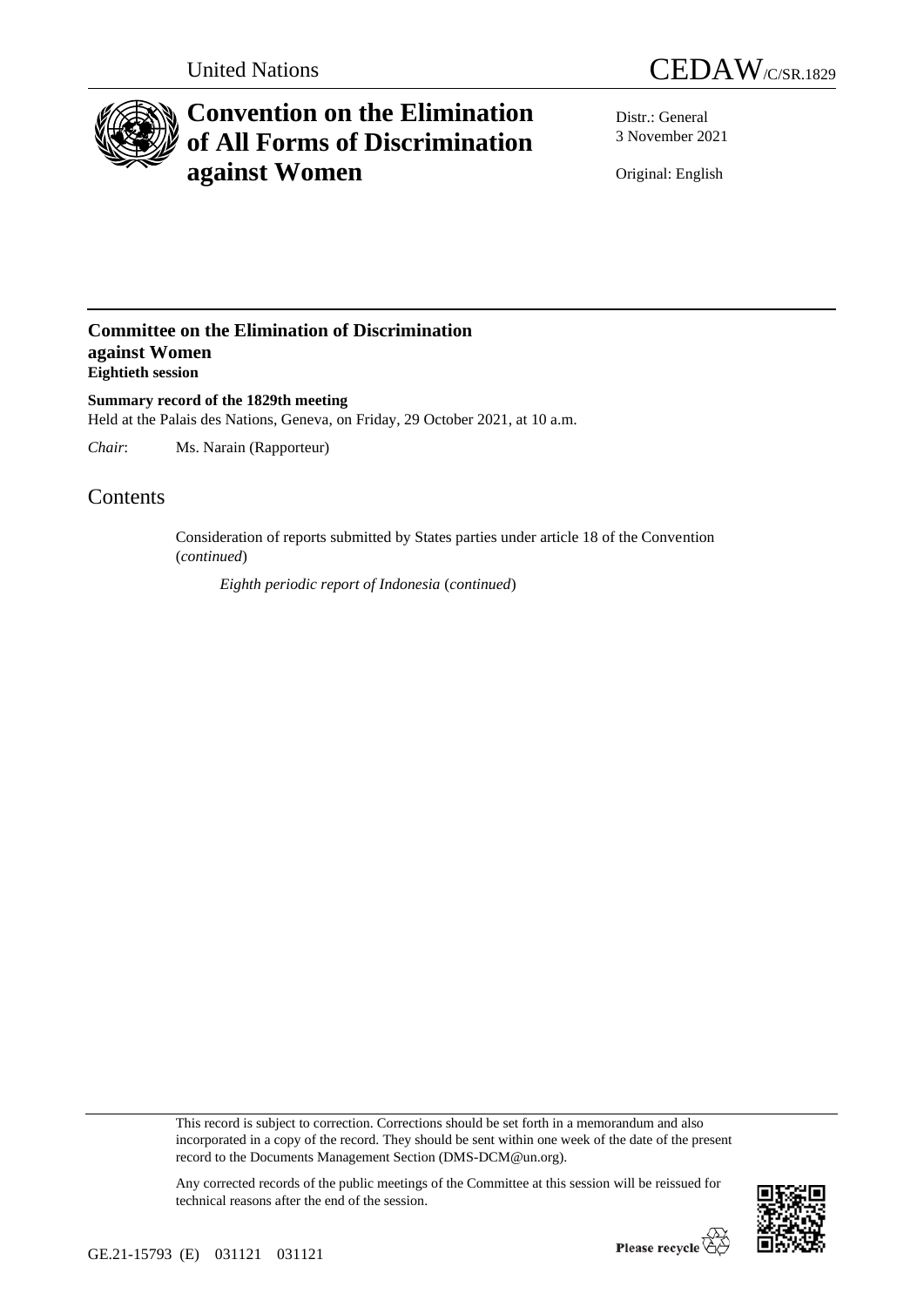*The meeting was called to order at 10 a.m.*

**Consideration of reports submitted by States parties under article 18 of the Convention** (*continued*)

*Eighth periodic report of Indonesia* (*continued*) [\(CEDAW/C/IDN/8;](http://undocs.org/en/CEDAW/C/IDN/8) [CEDAW/C/IDN/Q/8;](http://undocs.org/en/CEDAW/C/IDN/Q/8) [CEDAW/C/IDN/RQ/8\)](http://undocs.org/en/CEDAW/C/IDN/RQ/8)

1. *At the invitation of the Chair, the delegation of Indonesia took places at the Committee table*.

2. **The Chair** said that, at the invitation of the Committee, other members of the delegation would be speaking via video link.

#### *Articles 7–9 (continued)*

3. **Ms. Darmawati** (Indonesia), speaking via video link, said that, while women accounted for just 21.3 per cent of the seats in the House of Representatives in 2021, that figure represented an increase on the 20.87 per cent that had resulted from the 2019 elections. Women held 30.88 per cent of the seats in the House of Regional Representatives. There were also women in leadership and deputy leadership roles in the executive branches of all levels of government, including six national ministers, one provincial governor and five mayors. Of the country's judges, 26.6 per cent were women, including five Supreme Court judges. The Government's efforts to improve the representation of women in Papua and West Papua Provinces were bearing fruit: between the elections of 2009 and 2019, the number of seats held by women in the provincial legislatures had increased from 5 to 8 of 56 in Papua and from 2 to 7 of 45 in West Papua.

4. Women's presence in the labour market was viewed positively, as demonstrated by the fact that the proportion of women in paid work had increased from 46.6 per cent in 2017 to 48.76 per cent in 2020.

5. According to citizenship data from the Ministry of Home Affairs, 93 per cent of Indonesian children had birth certificates. Under Law No. 12/2006 on citizenship, children of parents of different nationalities could have dual nationality until they reached 21 years of age. The Government's revisions of that law had made it easier for such persons to regain Indonesian citizenship when they were 22 years of age and older. Pursuant to the Constitutional Court decision on the status of children born outside marriage, the birth certificates of children whose parents had been married under religious law and were thus unlawful remained legally valid if their validity could be properly proven using the evidence provided for in the applicable regulations.

6. Lastly, in relation to the coronavirus disease (COVID-19) pandemic, a plan to prevent the spread of the disease had been drawn up, involving physical distancing and the use of information technology and online services.

### *Articles 10–14*

7. **Ms. Al-Rammah** said that, while the plan for universal education up to the age of 18 was welcome, no disaggregated data were available for analysis of the programme's performance. She wondered whether the Universal Secondary Education programme had achieved its target of increasing enrolment in secondary schools from 78.7 to 97 per cent by 2020. Details of any measures the State party was taking to encourage and support girls, in particular married and pregnant girls, in returning to school would be welcome. She wished to know what steps were being taken to ensure that education was available to children without a birth certificate, refugee children and the children of migrant workers.

8. Referring to paragraph 140 of the report, she wondered whether the targets of 50 per cent of secondary-level students enrolling in vocational schools and of a student/teacher ratio of 10:1 had been achieved. If not, it would be helpful to hear about the obstacles to achieving them and about how those obstacles would be overcome. It was unclear what measures the Government was taking to encourage girls to take up the study of science, technology, engineering, mathematics, and information and communication technology. Disaggregated data on the number of girls receiving technical and vocational training would be useful. She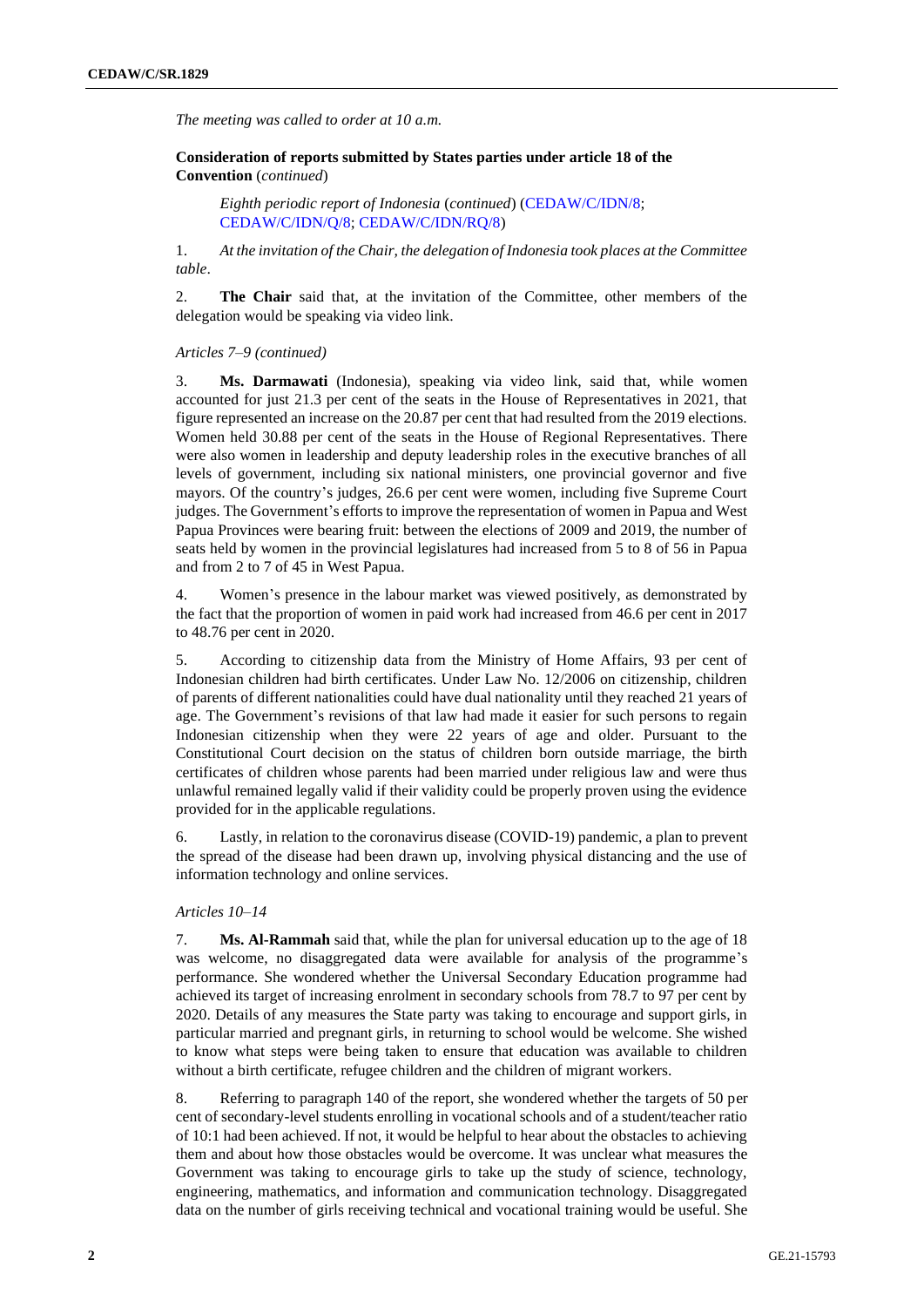wished to know what steps had been taken to ensure that gender-sensitive teaching materials were included in teacher-training programmes and to remove gender-stereotyped topics from the curriculum.

9. She wished to know what measures the State party had taken to ensure that women and girls with disabilities could fully exercise their right to an education. She was particularly interested in efforts to provide inclusive environments within the mainstream school system by enacting legislation, building infrastructure, training teachers and fostering community awareness.

10. She would appreciate information on the effectiveness of the Information System for the Protection of Women and Children in eliminating violence in schools. She hoped to hear about measures taken by the State party to develop school-specific action plans and implement regular school inspections aimed at bringing an end to corporal punishment and other forms of violence in schools, including bullying. She also wondered whether there was an adequate training programme for teachers to help eradicate violence in schools. Lastly, she wished to know about efforts to ensure that girls in remote areas had an adequate education, and in particular to have details of the infrastructure budgets and human resources that were available.

11. **Ms. Suharti** (Indonesia), speaking via video link, said that education was one of the Government's top priorities and was guaranteed by the Constitution. Girls' participation rates were almost 107 per cent for primary education, 86 per cent for secondary education and 32 per cent for higher education. While girls' access to education had improved during the 2010s, the average duration of education was still longer for boys, at 8.6 years, than it was for girls, at 8.1 years.

12. Inclusive education for persons with disabilities was available in public schools. Teachers underwent training in order to ensure that they had the proper skills for teaching children with disabilities. In addition, special classes were available for such children.

13. Some 2.4 million children were at secondary-level vocational schools, with around 6,000 female teachers. The Ministry of Education, Culture, Research and Technology strove to ensure that there were no gender disparities, including in science subjects. More complete information on vocational education would be provided in writing, as would data on training.

14. The Minister of Education, Culture, Research and Technology had issued a regulation in September 2021 to prevent sexual violence in universities. It provided not only for protection and counselling for victims but also for penalties for universities that failed to tackle problems of sexual violence. From October 2022, all public universities would be required to have a task force in place to handle such problems.

15. In order to minimize the ratio of students to teaching staff, over 100,000 teachers had been recruited in 2021. The Ministry also sought to ensure adequate levels of training and welfare for all recruited teachers.

16. All books to be used in schools were screened to ensure they did not contain any gender stereotypes. In addition, teachers received gender-equality training.

17. **Ms. Kasim** (Indonesia), speaking via video link, said that the Ministry of Social Affairs focused on counselling to support inclusive education for children with disabilities, including help with remote learning. The Ministry had developed a centre for increasing the potential of children with disabilities and other persons in vulnerable situations. In addition to units within the Ministry, there were a further 41 units focused on enhancing the vocational capabilities of children with disabilities; the aim was to prepare children with disabilities to participate in society in the same way as other children.

18. **Mr. Sitepu** (Indonesia), speaking via video link, said that his Government's online system for collecting data on violence against women and children was used in more than 3,500 institutions across the country. The data that it had gathered revealed a decrease in all forms of violence against women and children, with the exception of exploitation and trafficking in persons. The Government had allocated special funding to 216 regencies and cities to assist women and children who were victims of violence.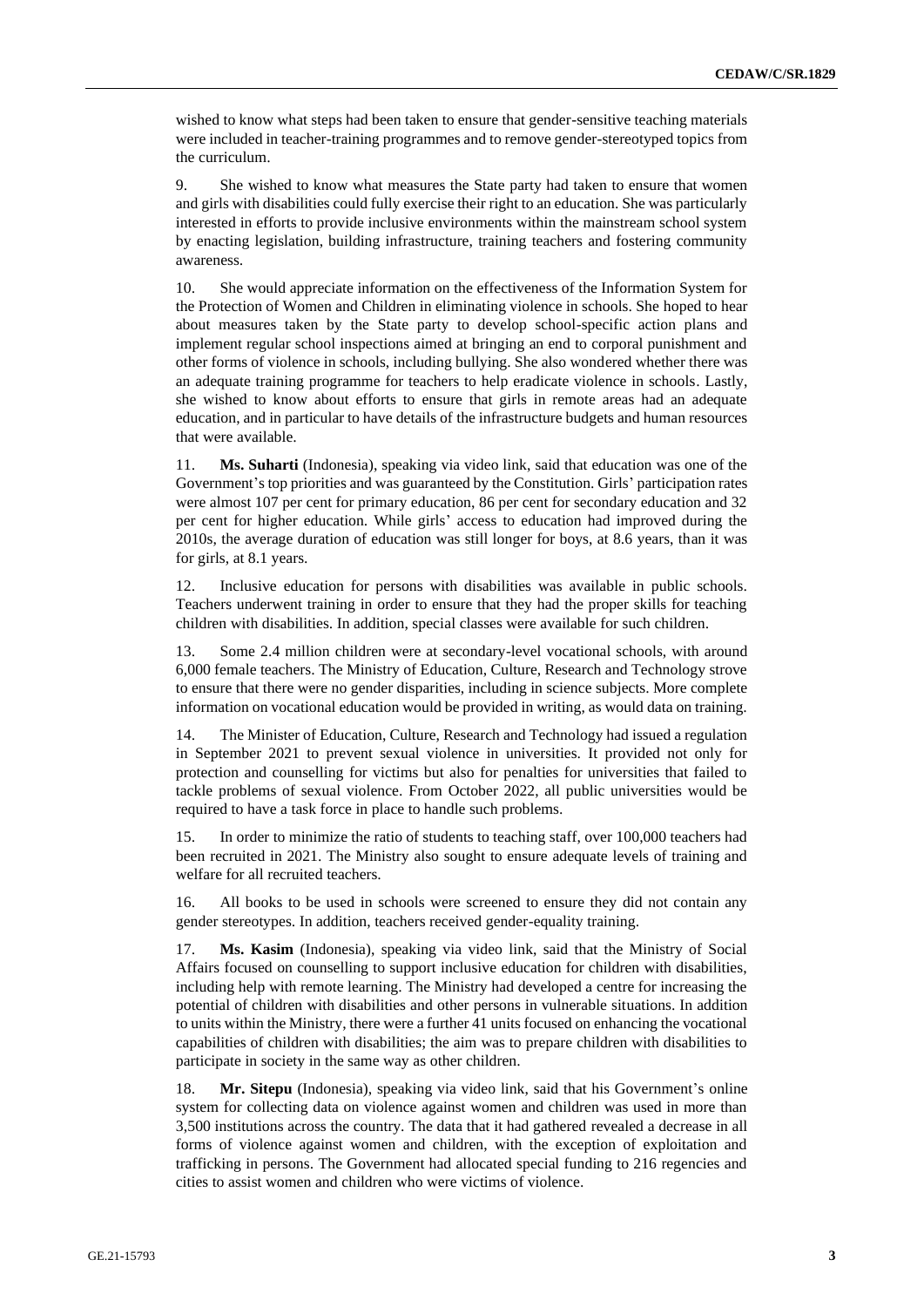19. **Ms. Erni** (Indonesia), speaking via video link, said that, with the aim of preventing bullying, child-friendly schools, including Islamic boarding schools and madrasas, had been established with the involvement of several ministries.

20. **Ms. Suharti** (Indonesia), speaking via video link, said that schools were not permitted to expel girls who had become pregnant. Such situations were resolved by, inter alia, work with the education services and a task force within the Ministry of Education and Culture, which also worked on cases of violence.

21. **Ms. Al-Rammah** said that she would welcome information on education in remote parts of the country, including for girls in rural areas.

22. **Ms. Manalo** asked whether the State party had adopted legislation or policies that provided explicit protection for schools and universities in armed conflict, and whether soldiers and officers received predeployment training on protecting schools.

23. **Ms. Stott Despoja** said that, in the light of reports that the Job Creation Law significantly weakened women workers' rights, she wished to know how the State party planned to ensure that changes to labour laws did not undermine labour rights and whether the Government had consulted with trade unions and women workers before passing the bill. She asked whether the delegation believed that the anti-discrimination provisions of Law No. 13/2003 on manpower enabled women to access vocational training and provided them with sufficient protection from demotion, and whether that protection extended to indirect discrimination.

24. She wished to know what measures were planned to increase protection for workers on palm oil plantations, and particularly measures that addressed women's overrepresentation among casual workers. The State party's lack of disaggregated data on persons with disabilities hindered the application and monitoring of its quotas for their employment; she wondered how the State party ensured the commitment of private and public sector organizations to those quotas while providing particular support to women with disabilities, and whether it would commit to improved data collection. She asked how the State party would increase its support for the needs of women with leprosy.

25. It would be useful to know what action the State party had taken to criminalize sexual harassment and assault in the workplace and whether appropriate reporting mechanisms existed, along with support services for women who experienced workplace violence and discrimination. She asked how paid paternity and maternity leave provisions were implemented, whether they applied to part-time and self-employed workers and those in the informal sector, and whether paid maternity leave would be extended to at least 14 weeks. Lastly, she requested clarification of the reproductive health checks carried out in the armed forces.

26. **Ms. Darmawati** (Indonesia), speaking via video link, said that the Job Creation Law did not affect women's labour rights under Law No. 13/2003 on manpower. The Ministry for the Empowerment of Women and Child Protection promoted the creation of spaces to protect women from sexual harassment in the workplace, particularly in industrial workplaces.

27. **Mr. Sayudi** (Indonesia), speaking via video link, said that all existing labour provisions that were not addressed in the Job Creation Law, including in relation to maternity leave, remained in force. The skills and knowledge of persons with disabilities were strengthened through entrepreneurship training.

28. **Ms. Kasim** (Indonesia), speaking via video link, said that the quotas for the employment of persons with disabilities corresponded to 1 per cent of the workforce in private sector organizations and 2 per cent in organizations in the public sector. Since its ratification of the Convention on the Rights of Persons with Disabilities, the State party had adopted legislation that guaranteed the rights of persons with disabilities, including regulations on services for them. They enjoyed special access to jobs in the public sector and held positions within the staff of the President and the Ministry of Social Affairs. Persons with intellectual disabilities could attend workshops, and 15 centres located across the country provided training in areas including tailoring and agriculture to persons with disabilities.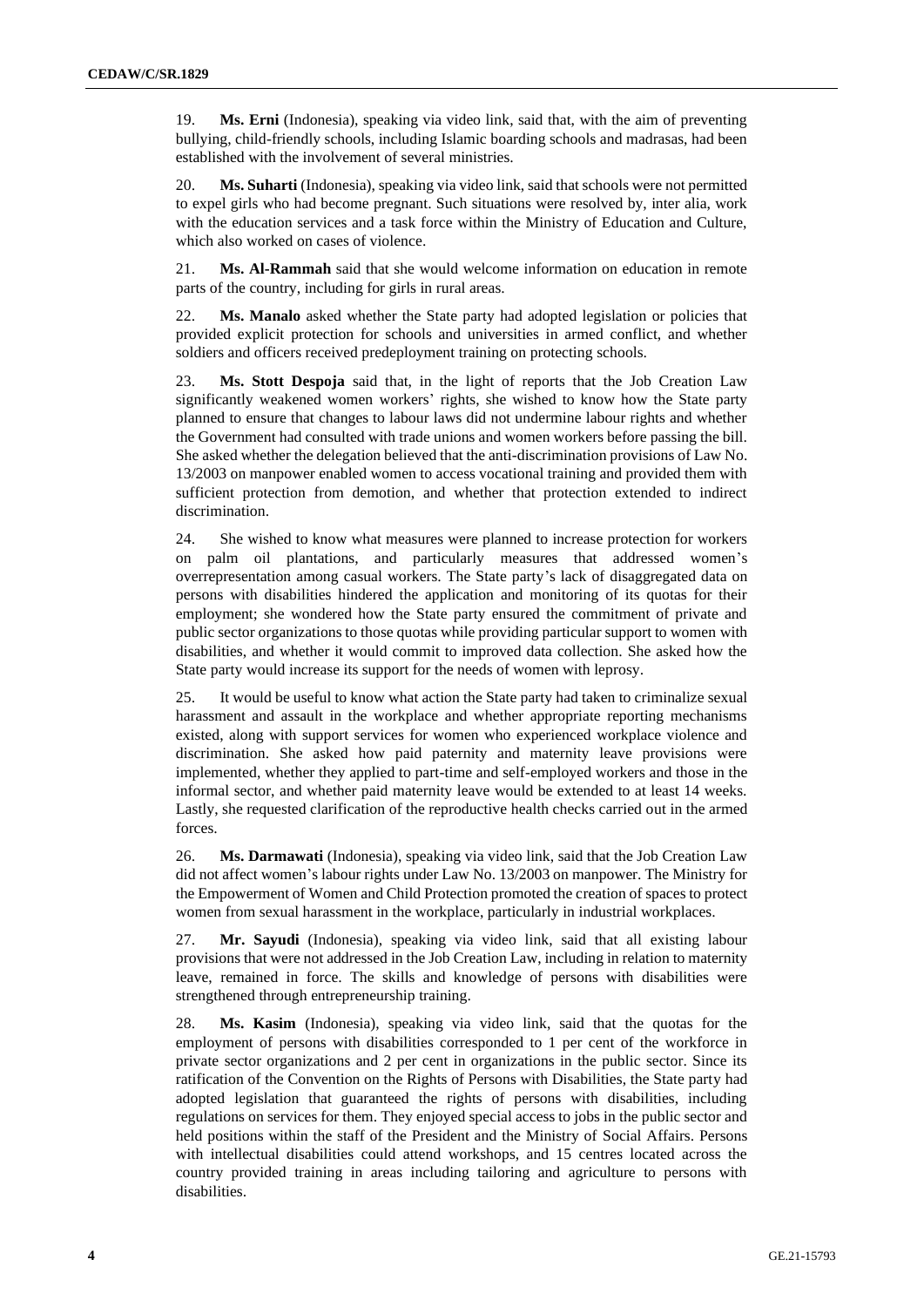29. **Mr. Buntoro** (Indonesia), speaking via video link, said that virginity testing was not undertaken in the army, navy or air force, without exception.

30. **Ms. Manalo** asked how the Government protected the human rights of domestic workers whose position was not recognized and who could not enjoy their rights, did not benefit from protection and lived in poor conditions. She wished to know what efforts were being made to ensure that the bill on the protection of domestic workers became law. Law No. 18/2017 to amend Law No. 39/2004 on protection of migrant workers lacked implementing regulations that focused on the protection of women migrant workers; she would welcome information on how the Government was addressing that shortcoming, particularly to protect women from traffickers in persons and from police officers involved in drug trafficking.

31. **Ms. Stott Despoja** asked whether women with disabilities were able to apply for jobs that that had not been set aside for public and private sector quotas and whether the State party would commit to gathering disaggregated data. She would welcome clarification of the reproductive health checks carried out in the armed forces.

32. **Ms. Toé-Bouda**, commending the State party's adoption of universal health coverage, said that the Committee had nonetheless received reports that such coverage had not been fully achieved. She wished to know how maternal and infant mortality was prevented, and whether the HeForShe Impact Champion initiative had been evaluated and, if so, whether it could be scaled up. She asked whether the State party had implemented a full network of sexual and reproductive health-care services that enabled women in all parts of the country to access surgery to repair the effects of female genital mutilation, rates of which were extremely high in Indonesia, and safe abortion. It would be useful to know whether there was a national strategic plan that applied equally to all women, including women with disabilities.

33. It had been reported that psychiatric care facilities in the country, rather than being places of rehabilitation, were used to separate persons with disabilities from communities. There was a lack of official data on the number of women with psychosocial disabilities residing in those facilities. The abuse that was alleged to take place there included forced sterilization and the use of chains to restrain residents. She wished to know how the State party was working to bring an end to all forms of violence suffered by women residing in those facilities.

34. **Ms. Darmawati** (Indonesia), speaking via video link, said that abortion was permitted when a pregnancy posed a severe risk to the health of the woman or the fetus, or when a pregnancy was the result of rape that had caused psychological trauma to the victim.

35. **Ms. Kasim** (Indonesia), speaking via video link, said that Law No. 8/2018 on psychological health provided protection for women with psychosocial disabilities and strengthened an earlier Ministry of Health regulation of 2012. Through cooperation between the Ministry of Health and the Ministry of Social Affairs, a campaign was undertaken at the regional level to prevent the shackling of patients and to ensure that they received adequate psychiatric assistance and counselling. Public psychiatric facilities also engaged in efforts to diagnose and treat people with psychosocial disorders whose identity was unknown and to reunite them with their families.

36. **Ms. Mualti** (Indonesia), speaking via video link, said that, according to a 2015 survey, maternal mortality stood at 305 deaths for every 100,000 births, with 28.8 per cent of pregnancies leading to complications, such as extreme fatigue and hypertension. In order to reduce risk factors, women of childbearing age, women who intended to marry and pregnant women were screened. The number of prenatal check-ups had gone up from four to six, with additional screenings for complications that could arise during childbirth. There were plans to ensure that all pregnant women had access to counselling and prenatal and postnatal hospital care in public hospitals across Indonesia, to improve the overall quality of such services and to set guidelines and build capacity among doctors and nurses in local health facilities.

37. **Ms. Rosalin** (Indonesia), speaking via video link, said that the HeForShe Approach was intended to promote the role of men in reducing maternal mortality rates and counted on the participation of various organizations and community groups. One such group was Ayah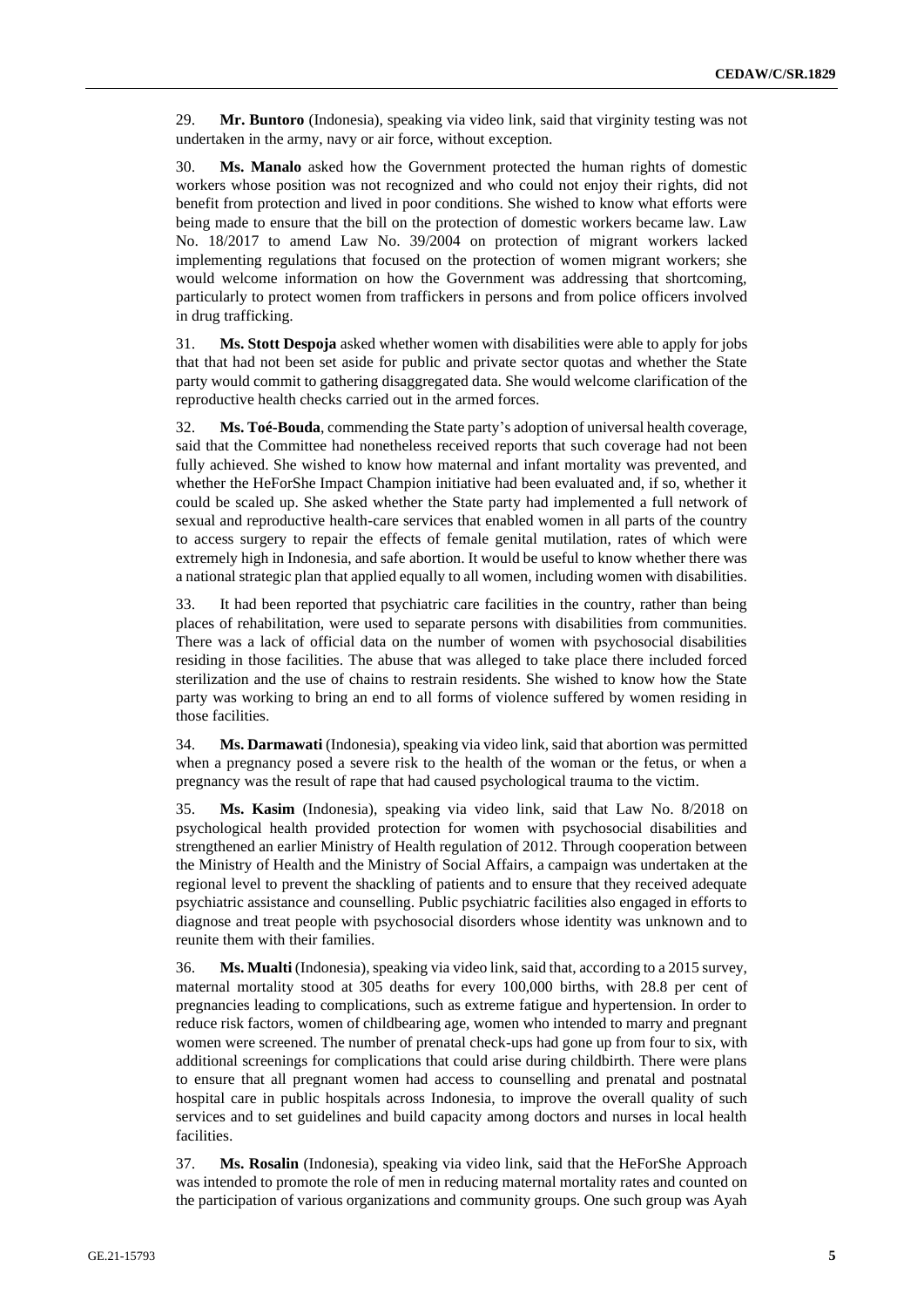ASI Indonesia, which was composed of fathers who supported women's efforts to exclusively breastfeed their babies for the first six months. The groups were spread across Indonesia at the provincial and local levels and were supported by non-governmental and professional organizations. Members included celebrities whose support helped to promote breastfeeding across Indonesia.

38. **Ms. Susianawati** (Indonesia), speaking via video link, said that, in addition to the HeForShe Approach, a forum had been established to advocate for men's participation in promoting gender equality, reducing violence against women and lowering maternal deaths. As a reflection of the President's commitment in that regard, several male heads of regional governments had joined efforts aimed at increasing men's participation in achieving gender equality.

39. **Ms. Haidar** said that she would be interested to know how many women worked in the informal sector and what type of benefits they received. Furthermore, she would appreciate receiving disaggregated data, broken down by economic sector, on women beneficiaries of the various programmes and campaigns under way to support women's participation in the labour market and to increase their access to financial capital resources, such as microfinance loans, community savings and loan groups and cooperatives. She asked how many women micro-entrepreneurs benefited from literacy programmes in financial management, and from investment and entrepreneurship training, and what specific policies and measures had been adopted to prevent any rolling back of those gains due to the impact of COVID-19.

40. She would like to know whether there was a plan to expand affordable care for children, older adults and sick persons, in order to reduce women's unpaid care work. She would appreciate receiving detailed information on the evaluation of social protection schemes that supported women heads of households and those working in the informal sector, including food subsidies and disability allowances. Lastly, it would be useful to learn what social benefits, including pensions, were provided to the most vulnerable and poorest women and to those who did not contribute to the tax system.

41. **Ms. Nadaraia** said that most indigenous communities in Indonesia reportedly lacked adequate legal recognition owing to a poorly established and implemented regulatory framework.

42. Between 2001 and 2017, Indonesia had lost 24 million hectares of forest cover. Deforestation on such a massive scale threatened the well-being and culture of indigenous populations. She wished to know what specific policies and actions the Government envisaged taking to recognize and protect indigenous women and their community rights to land and forest; how it would ensure their involvement in policymaking regarding the management of those territories; and what measures it would take to provide displaced indigenous communities, including women, with just, fair and equitable compensation or a settlement from companies operating oil palm plantations.

43. Owing to their limited knowledge and skills, women often had to borrow money from private loan sharks, which put them in a weaker position to compete economically. Was there any form of Government assistance to rectify that situation?

44. Furthermore, women in rural areas had limited access to healthy, safe and affordable sanitation. Toilet facilities often became places for violence and sexual harassment. She wished to know what measures were envisaged to improve that situation and what policies were being implemented to overcome discrimination and violence, as well as to target the root causes of hunger and malnutrition.

45. Asylum-seeking, refugee and stateless women and girls experienced discriminatory practices and policies in the national education, employment, health and birth registration systems. Asylum seekers and refugees in Indonesia were currently unable to work legally, which meant that they were unable to provide for their basic needs, leaving refugee women and girls at risk of exploitation, abuse, survival sex, criminality and other negative coping mechanisms. She wished to know what strategies had been developed to fully implement Presidential Regulation No. 125 of 2016. on the treatment of refugees.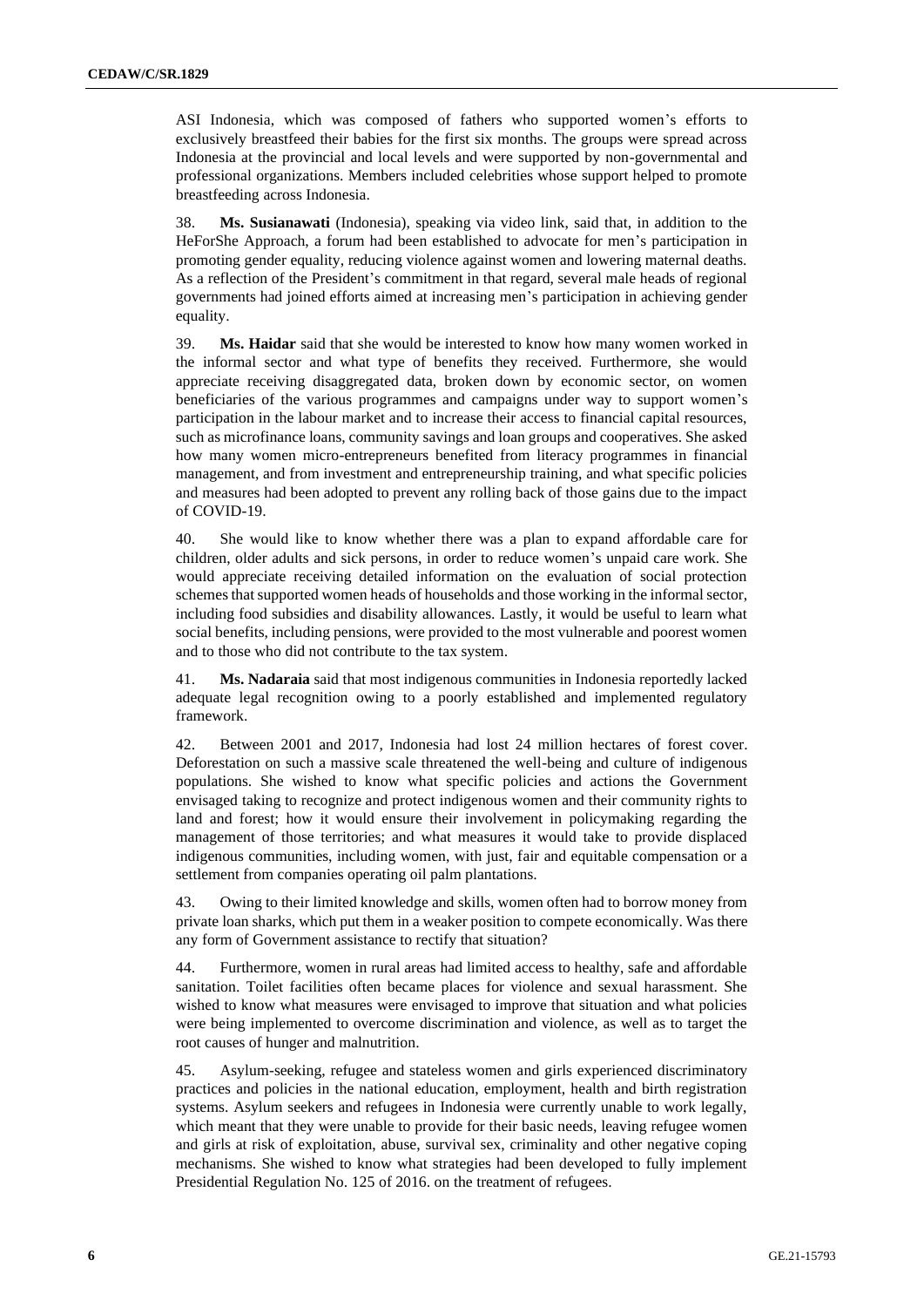46. Indonesian authorities failed to protect the basic rights of lesbian, gay, bisexual, transgender and intersex women. The Islamic criminal code, which criminalized same-sex relationships, had come into effect in 2015. Given reports that police had arbitrarily arrested transgender women and women accused of "lesbian deviant behavior", she wished to know whether there were any plans to revise that code.

47. **Ms. Darmawati** (Indonesia), speaking via video link, said that the Government had taken measures to protect the rights of women and girls, the details of which she would set out in writing and transmit to the Committee. The Government was currently drafting a presidential regulation on national entrepreneurship that would include information on women's progress in that area. Replies to the Committee's questions on extreme poverty, customary laws and refugees would also be provided in writing.

48. **Ms. Kasim** (Indonesia), speaking via video link, said that social protection of women was one of the national priorities for the Ministry of Social Affairs and that the Family Hope Program primarily targeted women, although there were also schemes for older persons and persons with disabilities. The programme, which had been extended to more than10 million families, was expected to decrease extreme poverty, but it had also proved to be successful in bringing about positive social change in terms of health and lifestyle.

49. **Ms. Putri** (Indonesia), speaking via video link, said that women's access to capital began with efforts to teach financial literacy to aspiring women entrepreneurs. Completion of such training would facilitate access to a variety of sources of capital for women's entrepreneurial projects.

50. **Mr. Abdi** (Indonesia), speaking via video link, said that, since 1999, the Government had carried out a series of national action plans on human rights targeted at women, children, persons with disabilities and members of customary law or adat communities. Those plans had included strategies for strengthening the legal frameworks governing those communities, defusing conflicts between their members and increasing the communities' participation in issues directly concerning them. A regulation had been issued on the provision of legal aid services for members of adat communities, including women living in villages. Indonesia would continue to promote the rights of women in adat communities and to protect them from the negative impact of the oil palm industry.

51. **Mr. Habib** (Indonesia), speaking via video link, said that, in 2012, the Constitutional Court had handed down two landmark rulings recognizing the collective rights of indigenous communities to customary land and forests, which enabled the planning and use of forests to be governed by communities. A number of amendments had been made to bring the relevant regulations into line with those rulings. The Government had improved the protection of forests through a series of ministerial decrees which, in 2019, had covered almost 1 million hectares (ha) of forest, and had urged all provincial governments to undertake steps in that regard at the local level. The Ministry of Environment and Forestry had entered into multistakeholder partnerships to address issues related to land rights and had set up a task force to accelerate the designation of forests as reserve areas. Between 2016 and 2020, the President had granted forestry rights to 66 different communities to ensure adequate management of resources, food security, conservation of biodiversity and environmental protection.

52. Indonesia was not a party to the 1951 Convention relating to the Status of Refugees. However, the rights of asylum seekers were protected under the Constitution and Law No. 39/1999 on human rights. Presidential Decree No. 125 had been adopted in 2015 to guarantee refugees' rights to life, health, shelter and education. The country also worked to protect the rights of refugees in cooperation with the Office of the United Nations High Commissioner for Refugees and the International Organization for Migration. Refugees' right to work was not recognized under Indonesian labour laws. Nevertheless, the Government saw no urgency in ratifying the 1951 Convention since refugees' rights were sufficiently safeguarded under the existing legal framework.

53. **Ms. Manalo** said that she wished to know what was being done to address the lack of recognition of women's contribution to agriculture, despite the fact that most farmers were women, and to ensure that women had sufficient access to the funds received by villages every year from the central Government. She would be interested to hear what measures